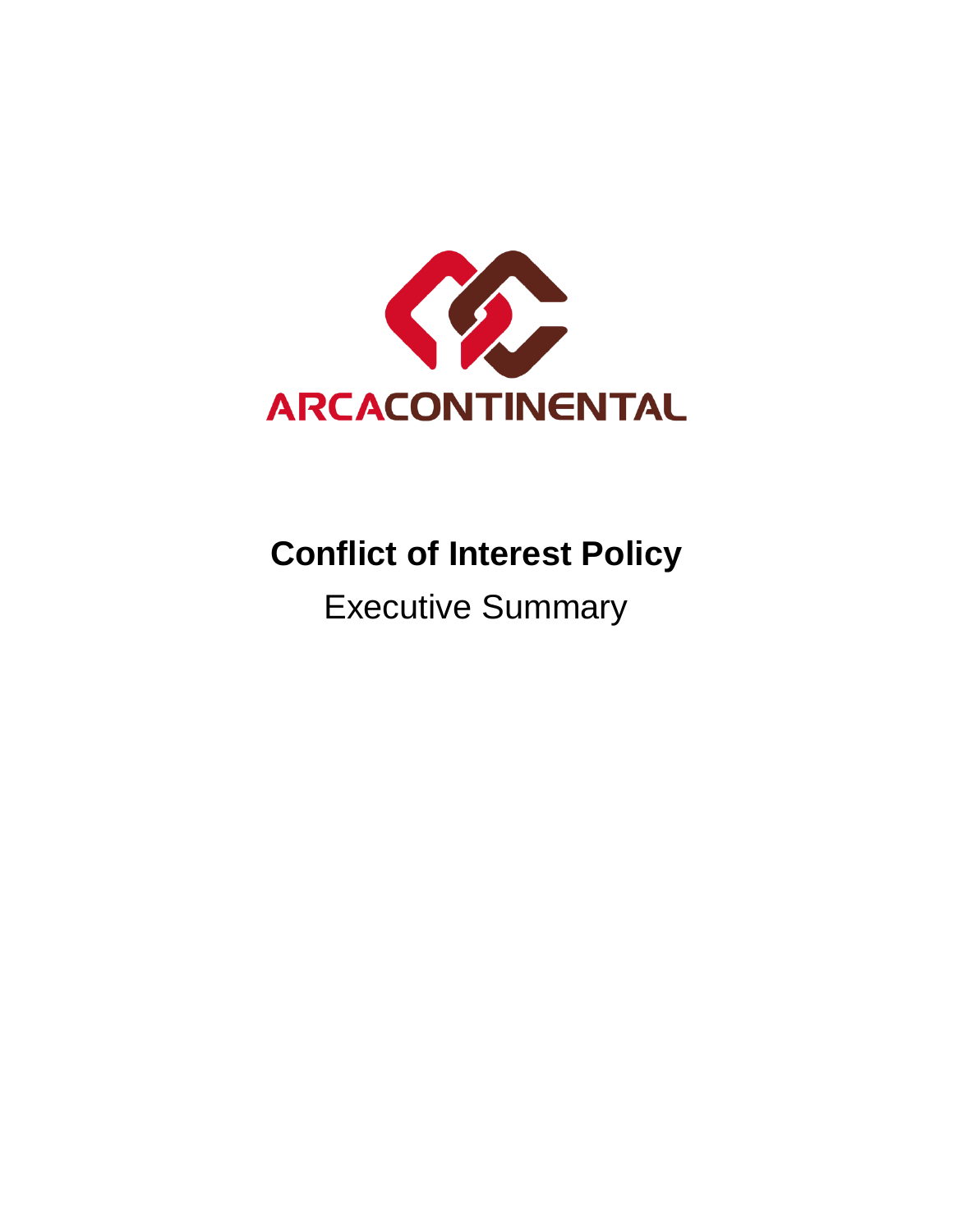# **"ARCA CONTINENTAL'S ASSOCIATES MUST AVOID ANY SITUATION THAT COULD PREVENT THE COMPLETE FULFILLMENT OF THEIR RESPONSIBILITIES AND OBLIGATIONS WITHIN THE ORGANIZATION."** *(Code of Ethics and Code of Conduct Policies)*

#### 1. Purpose for Conflict of Interest Policy

The purpose of this Policy is to establish the principles, procedures, and standards to identify and manage real or perceived Conflict of Interest situations at Arca Continental and to prevent them from harming the company.

Compliance with this Policy will help Arca Continental and its Associates to ensure that their respective interests are aligned and to avoid situations that can be very damaging to the company's business, trust, and organizational culture.

# 2. General *Principles*

Arca Continental expects its Associates, in the performance of their duties, to place Arca Continental's Interest before any Personal Interest or the interest of any third party, and to avoid seeking undue benefits through their positions or contacts in the company.

Consistent with the foregoing, this Policy on Conflicts of Interest is based on the following general principles:

- a. *Priority Interest***.**
- b. *Transparency and Objectivity.*
- c. *Commitment and Professionalism.*
- 3. Relevant Policies and Guidelines.

#### *3.1 Relatives or Persons in Special Situations*

Associates are prohibited from participating in any negotiation or commercial, professional, or labor relationship between Arca Continental and their Relatives or Persons in a Special Situation.

#### *3.2 Investment*

Arca Continental's Associates must prevent their personal investments from influencing or being able to influence their decisions or the performance of their responsibilities and functions in the company.

Arca Continental Associates should avoid investing with a competitor. Associates who have discretionary authority to deal with a supplier, customer or other business partner, should avoid investing with that customer or supplier.